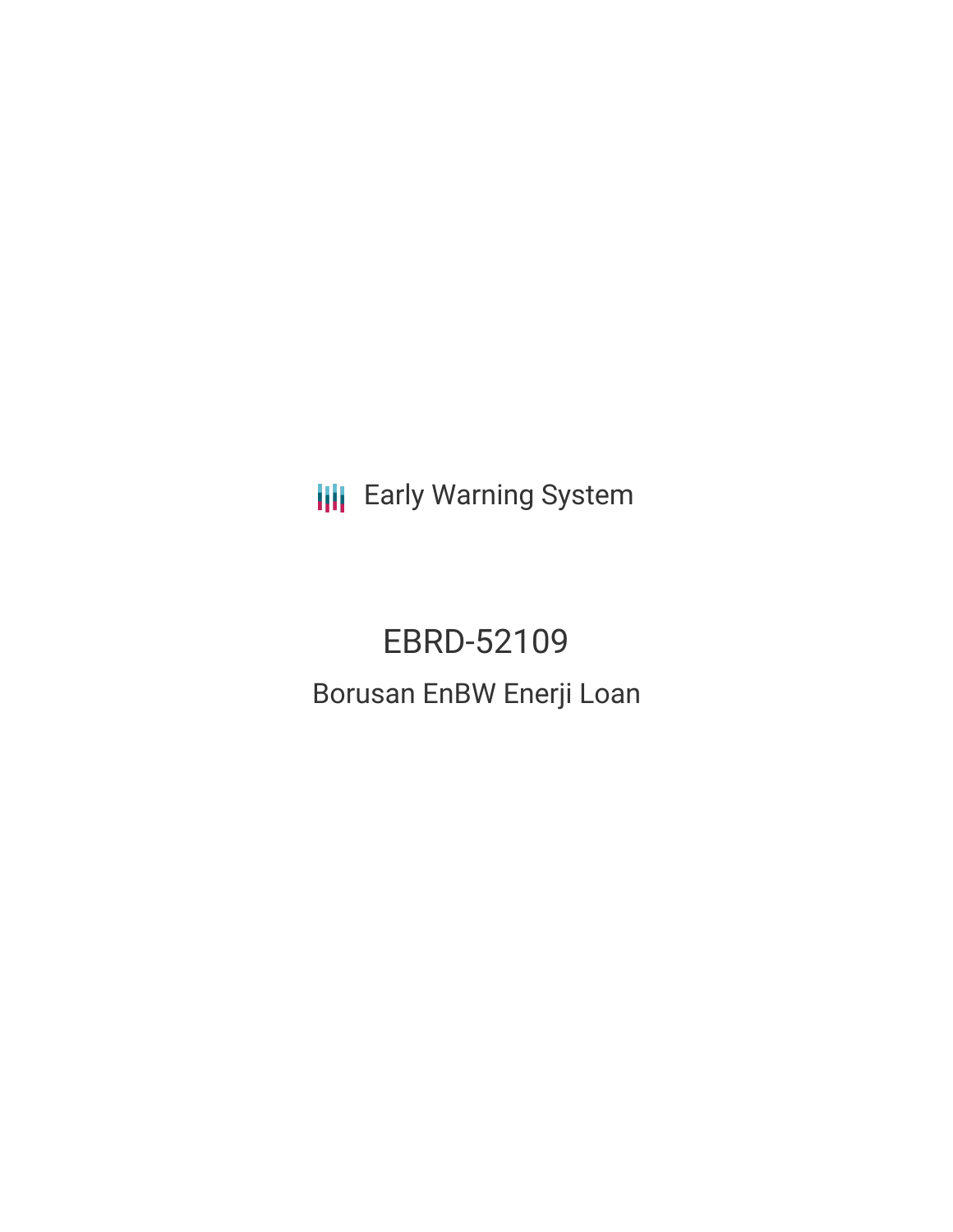

# **Quick Facts**

| <b>Countries</b>               | Turkey                                                  |  |  |  |  |
|--------------------------------|---------------------------------------------------------|--|--|--|--|
| <b>Financial Institutions</b>  | European Bank for Reconstruction and Development (EBRD) |  |  |  |  |
| <b>Status</b>                  | Active                                                  |  |  |  |  |
| <b>Bank Risk Rating</b>        | B                                                       |  |  |  |  |
| <b>Voting Date</b>             | 2021-12-08                                              |  |  |  |  |
| <b>Borrower</b>                | Borusan EnBW Enerji A.S                                 |  |  |  |  |
| <b>Sectors</b>                 | Energy                                                  |  |  |  |  |
| <b>Investment Type(s)</b>      | Loan                                                    |  |  |  |  |
| <b>Investment Amount (USD)</b> | $$40.00$ million                                        |  |  |  |  |
| <b>Project Cost (USD)</b>      | $$80.00$ million                                        |  |  |  |  |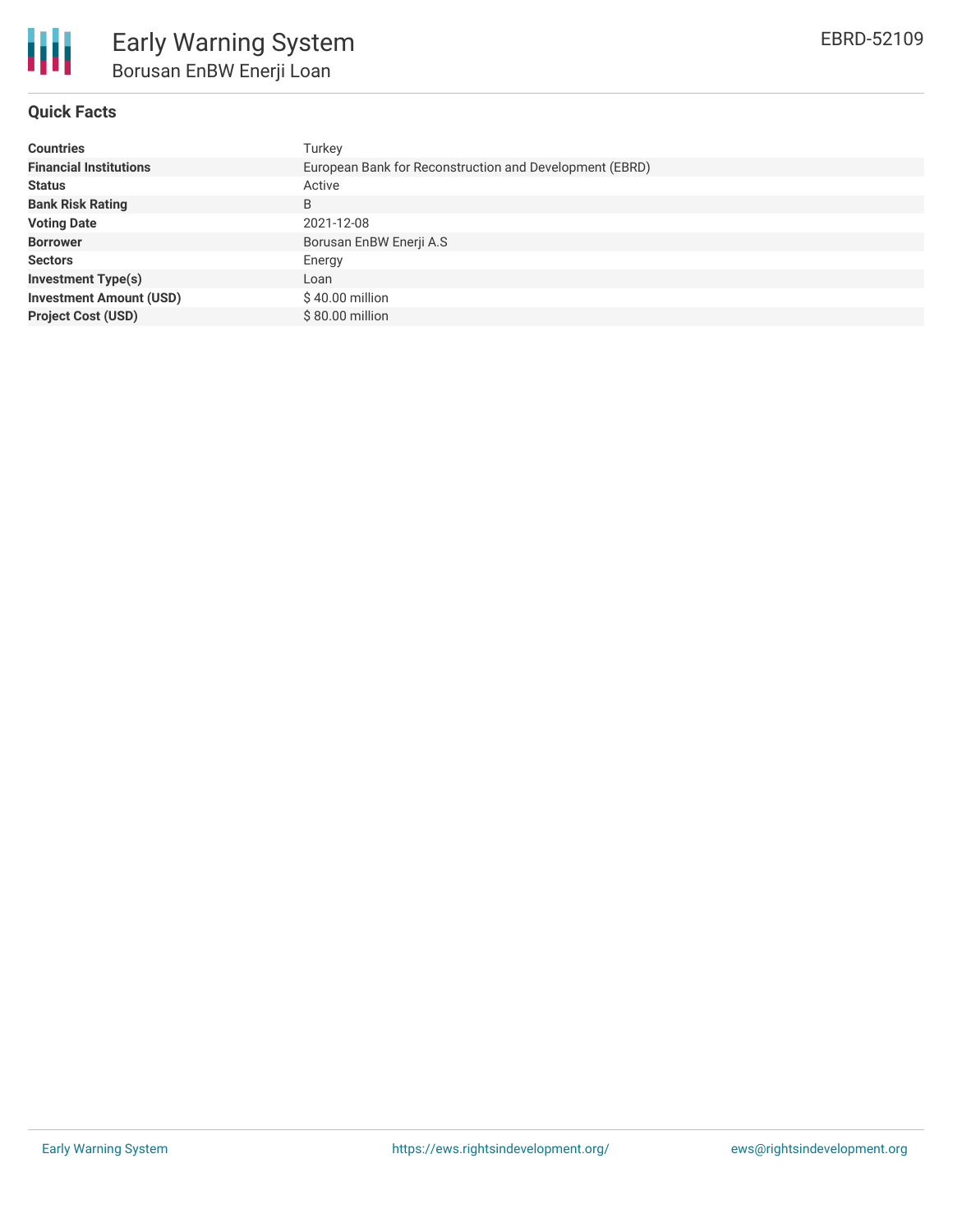

## **Project Description**

Under this project, EBRD provides a loan to Borusan EnBW Enerji A.S for 6 years in order to a renewable energy company 50/50 owned by the Turkish conglomerate Borusan Holding A.S. ("Borusan Holding") and the German utility EnBW AG ("EnBW"), (together the "Sponsors").

### **PROJECT OBJECTIVES**

The loan will be used to replace up to USD 80 million of maturing short-term facilities and enable the company to realize the planned additional renewable capacity in its pipeline.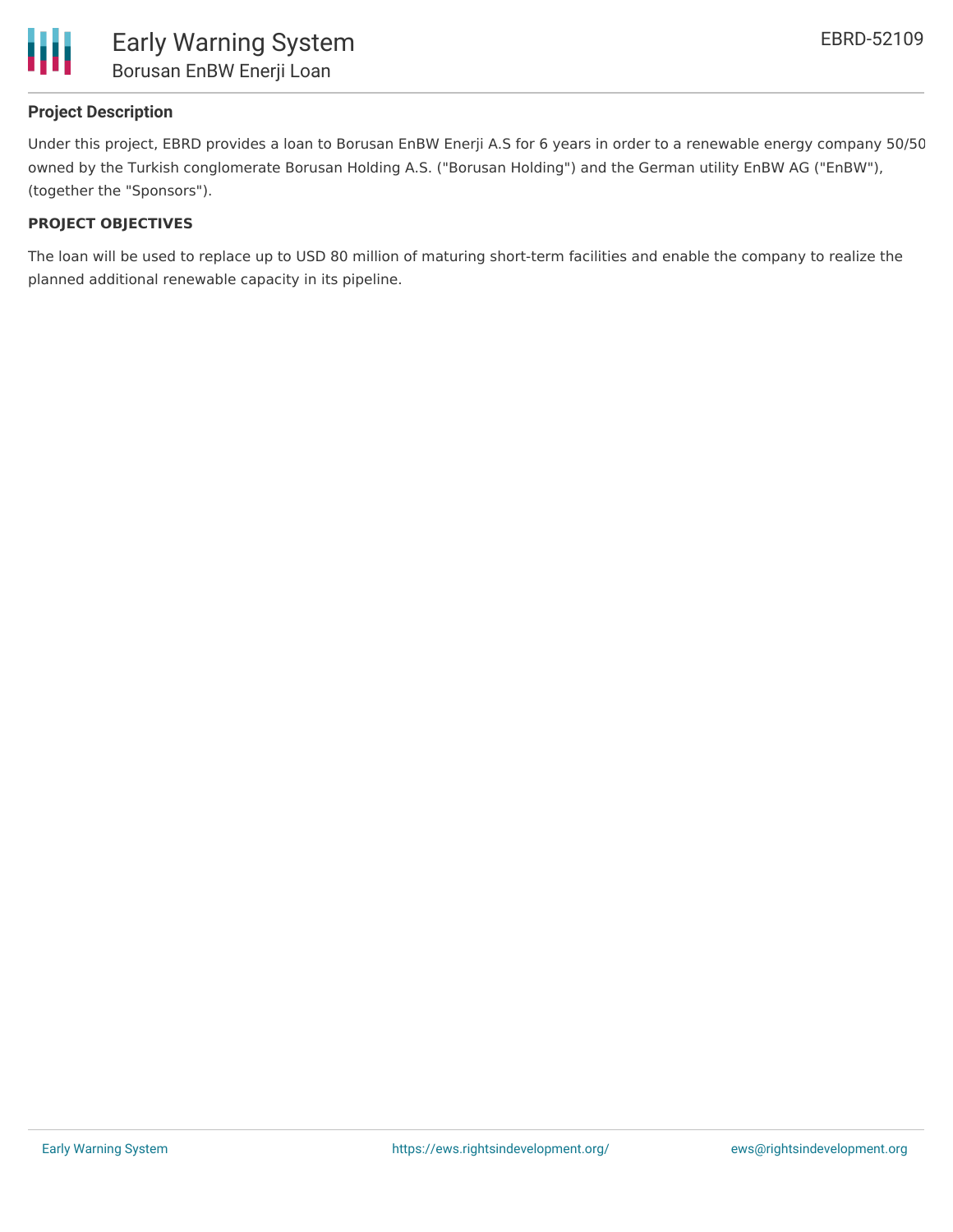

## **Investment Description**

European Bank for Reconstruction and Development (EBRD)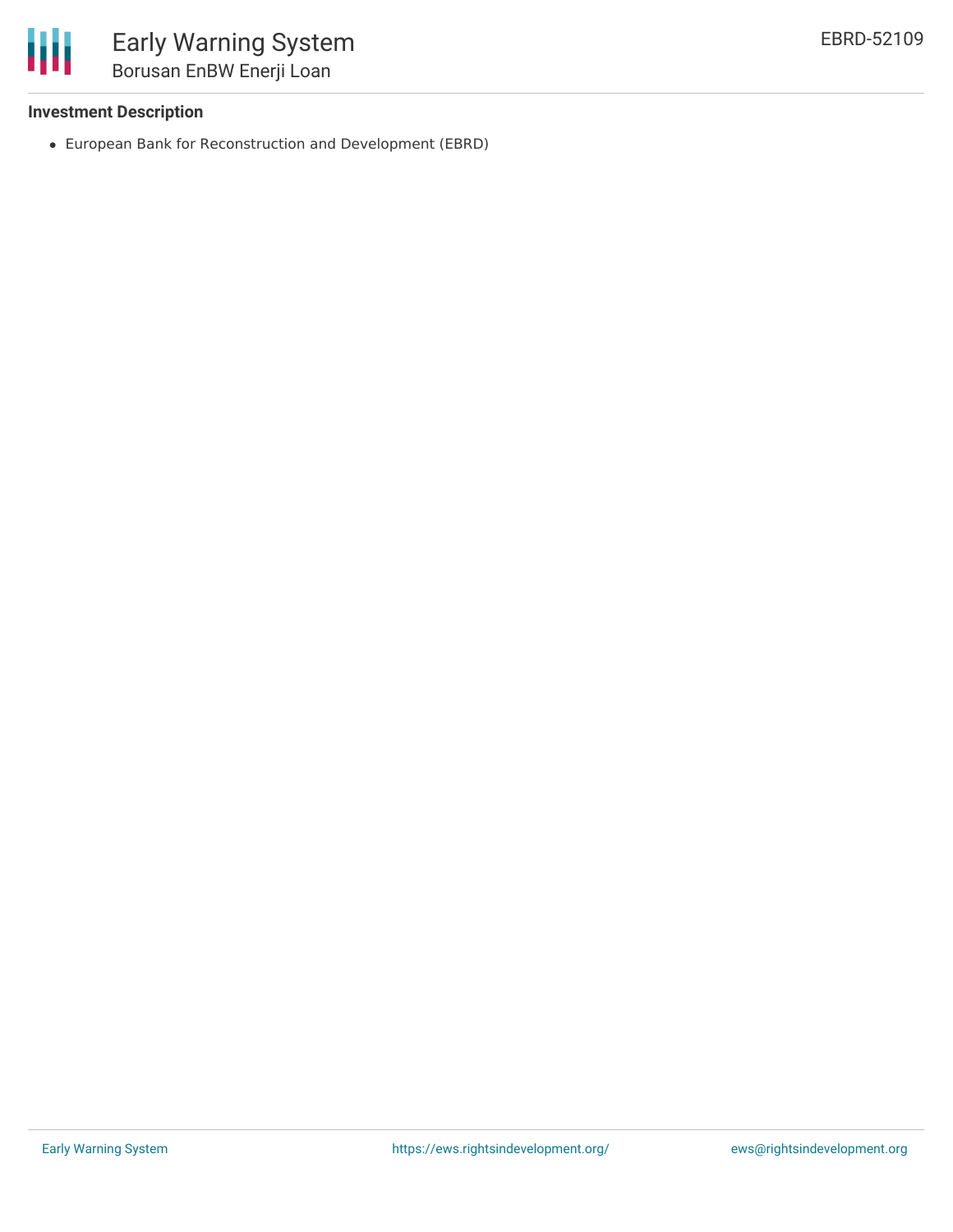

# **Private Actors Description**

Borusan EnBW Enerji continues its activities with a vision of being a leader energy generation company in wind energy segment. From investments to operations, in all of its activities, efficiency and respect to society and nature are of utmost importance. In electricity sales and trading, Borusan EnBW Enerji plays a prominent role in Turkish electricity sector.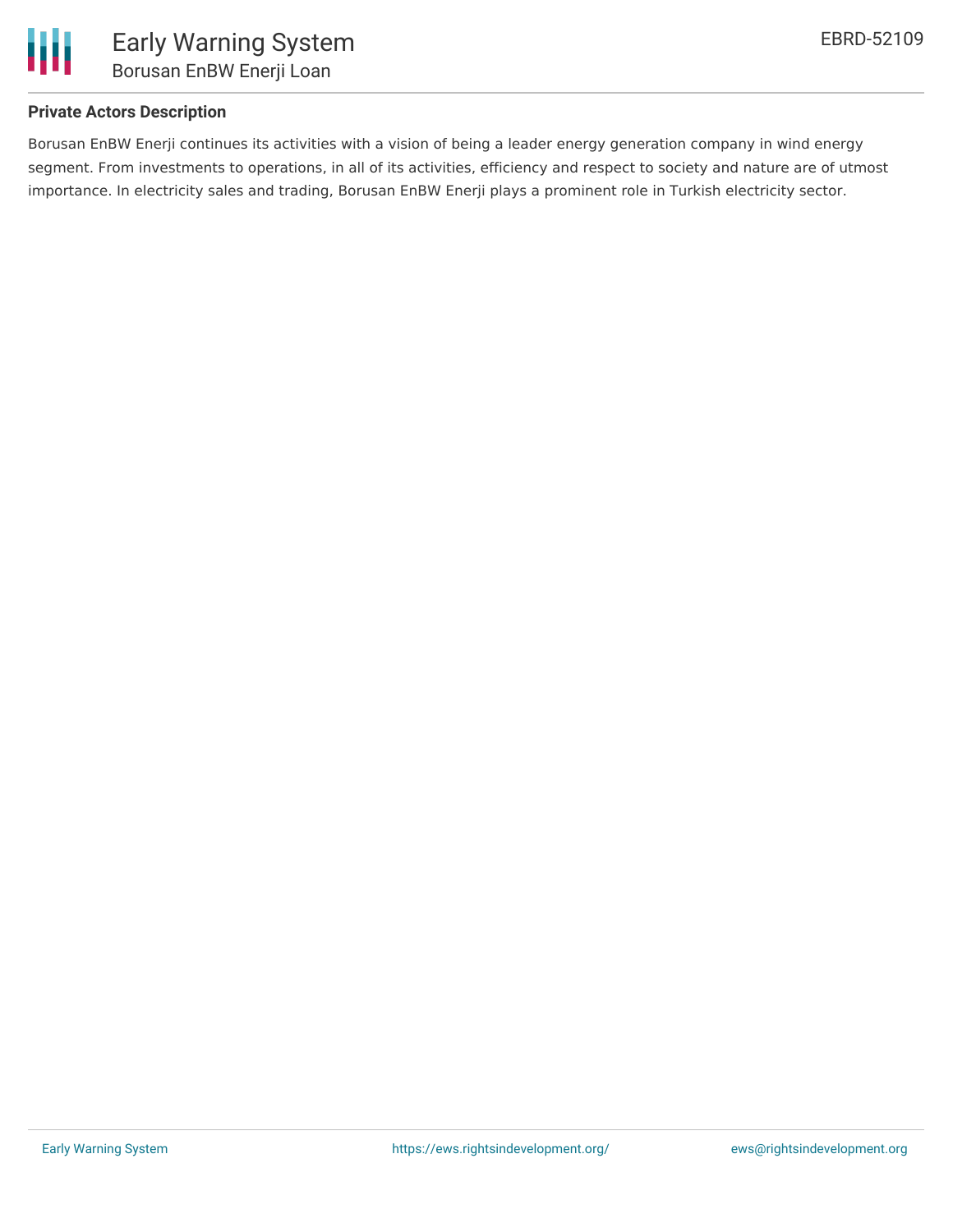

| <b>Private Actor 1</b> | <b>Private Actor</b><br>* Role | <b>Private Actor</b><br><sup>1</sup> Sector | <b>Relation</b>          | <b>Private Actor 2</b>  | <b>Private Actor</b><br>2 Role | <b>Private Actor</b><br>2 Sector |
|------------------------|--------------------------------|---------------------------------------------|--------------------------|-------------------------|--------------------------------|----------------------------------|
| -                      | $\sim$                         | $\overline{\phantom{0}}$                    | $\overline{\phantom{0}}$ | Borusan EnBW Enerji A.S | Client                         | Energy                           |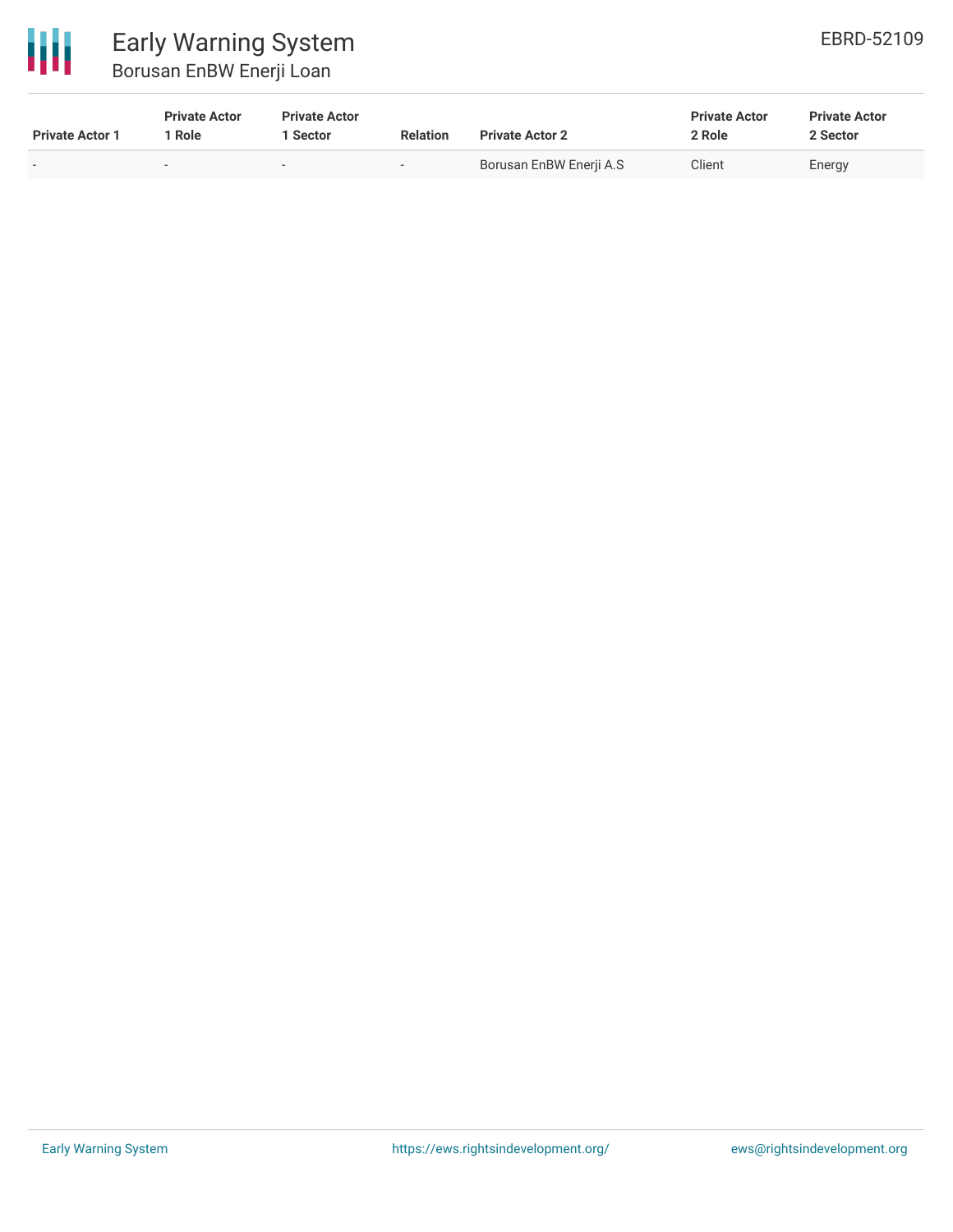EBRD-52109

## **Contact Information**

### **Company Contact Information**

Hakan Aras Enerji-info@borusanenbwenerji.com +905308207101 https://www.borusanenbw.com.tr/ Purtelas Hasan Efendi Mah. Meclisi Mebusan Cad. No: 35/37 Salipazari / Beyoglu Istanbul/Turkey

#### **ACCESS TO INFORMATION**

You can request information by emailing: accessinfo@ebrd.com or by using this electronic form: https://www.ebrd.com/eform/information-request

#### **ACCOUNTABILITY MECHANISM OF EBRD**

The Project Complaint Mechanism (PCM) is the independent complaint mechanism and fact-finding body for people who have been or are likely to be adversely affected by an European Bank for Reconstruction and Development (EBRD)-financed project. If you submit a complaint to the PCM, it may assess compliance with EBRD's own policies and procedures to prevent harm to the environment or communities or it may assist you in resolving the problem that led to the complaint through a dialogue with those implementing the project. Additionally, the PCM has the authority to recommend a project be suspended in the event that harm is imminent.

You can contact the PCM at: pcm@ebrd.com or you can submit a complaint online using an online form at: http://www.ebrd.com/eform/pcm/complaint\_form?language=en

You can learn more about the PCM and how to file a complaint at: http://www.ebrd.com/work-with-us/project-finance/projectcomplaint-mechanism.html